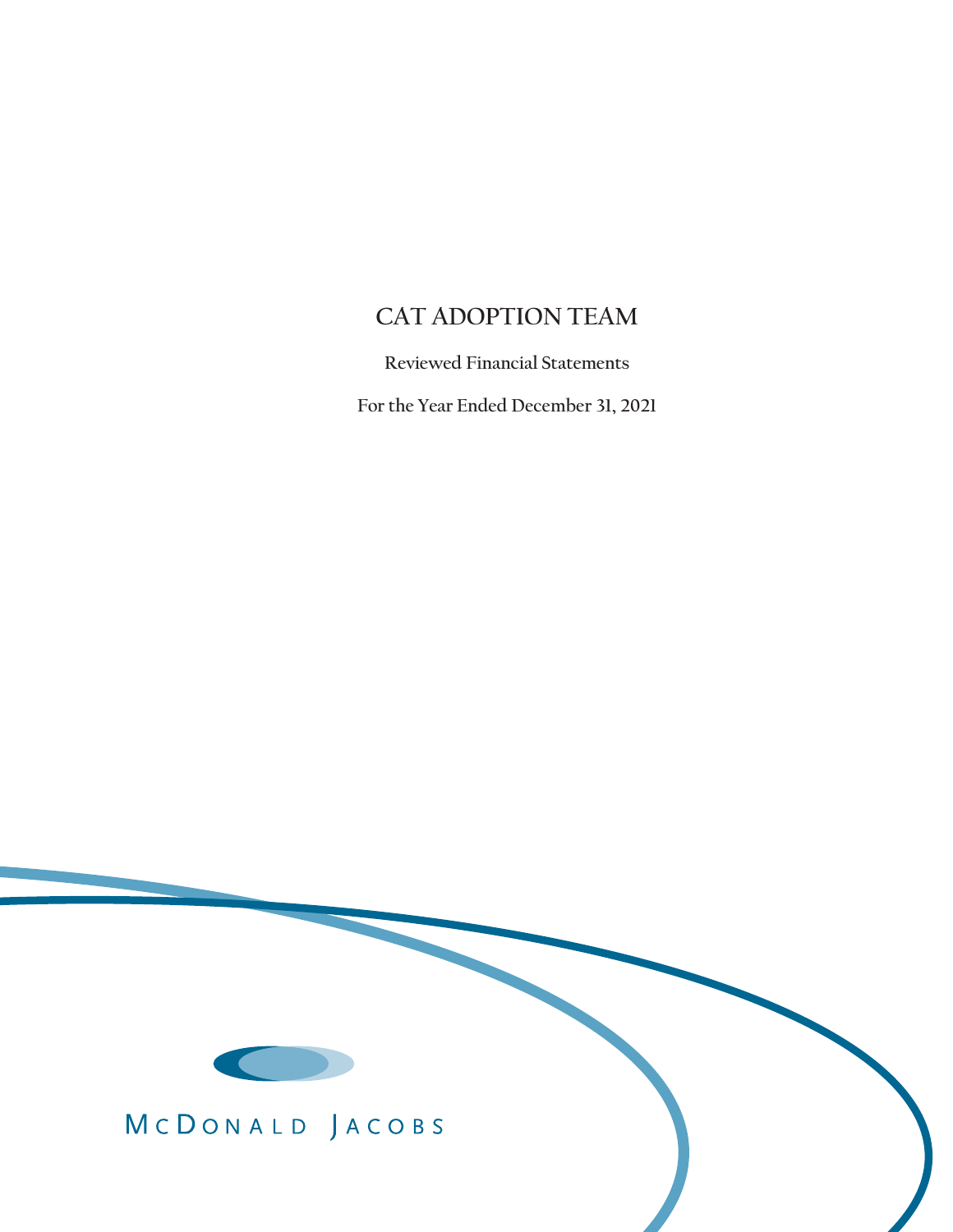

#### **INDEPENDENT ACCOUNTANT'S REVIEW REPORT**

To the Board of Directors Cat Adoption Team

We have reviewed the accompanying financial statements of Cat Adoption Team (CAT or the Organization), a nonprofit corporation, which comprise the statement of financial position as of December 31, 2021, and the related statements of activities, functional expenses, and cash flows for the year then ended, and the related notes to the financial statements. A review includes primarily applying analytical procedures to management's financial data and making inquiries of management. A review is substantially less in scope than an audit, the objective of which is the expression of an opinion regarding the financial statements as a whole. Accordingly, we do not express such an opinion.

# **Management's Responsibility for the Financial Statements**

Management is responsible for the preparation and fair presentation of these financial statements in accordance with accounting principles generally accepted in the United States of America; this includes the design, implementation, and maintenance of internal control relevant to the preparation and fair presentation of financial statements that are free from material misstatement whether due to fraud or error.

# **Accountant's Responsibility**

Our responsibility is to conduct the review engagement in accordance with Statements on Standards for Accounting and Review Services promulgated by the Accounting and Review Services Committee of the American Institute of Certified Public Accountants. Those standards require us to perform procedures to obtain limited assurance as a basis for reporting whether we are aware of any material modifications that should be made to the financial statements for them to be in accordance with accounting principles generally accepted in the United States of America. We believe that the results of our procedures provide a reasonable basis for our conclusion.

We are required to be independent of Cat Adoption Team and to meet our other ethical responsibilities, in accordance with the relevant ethical requirements related to our review.

#### **Accountant's Conclusion**

Based on our review, we are not aware of any material modifications that should be made to the accompanying financial statements in order for them to be in conformity with accounting principles generally accepted in the United States of America.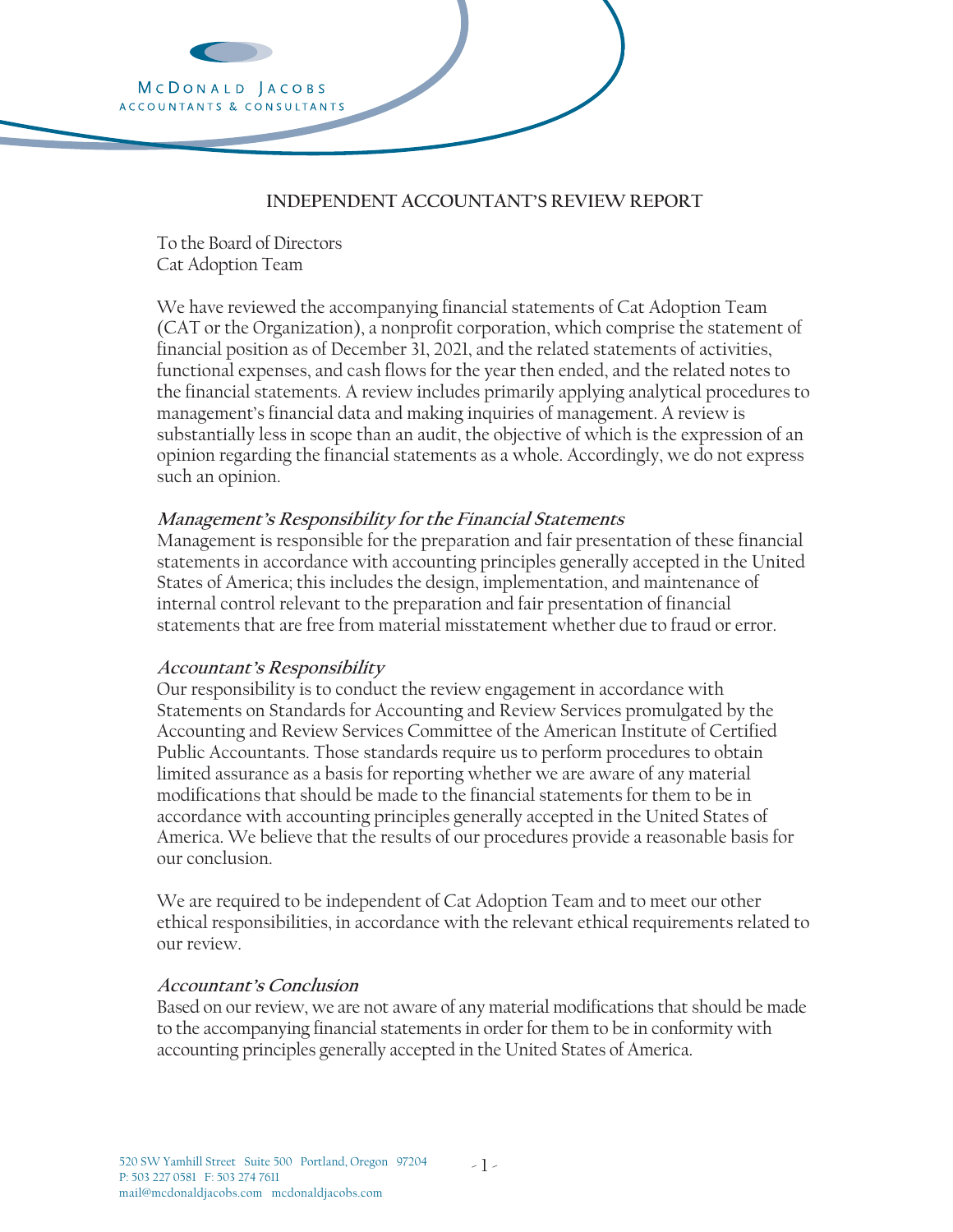# **Report on Summarized Comparative Information**

The prior year summarized comparative information has been derived from the Organization's 2020 financial statements and based on our report dated March 19, 2021, we were not aware of any material modifications that should have been made to the financial statements in order to be in accordance with accounting principles generally accepted in the United States of America.

McDonald Jacobs, P.C.

Portland, Oregon March 21, 2022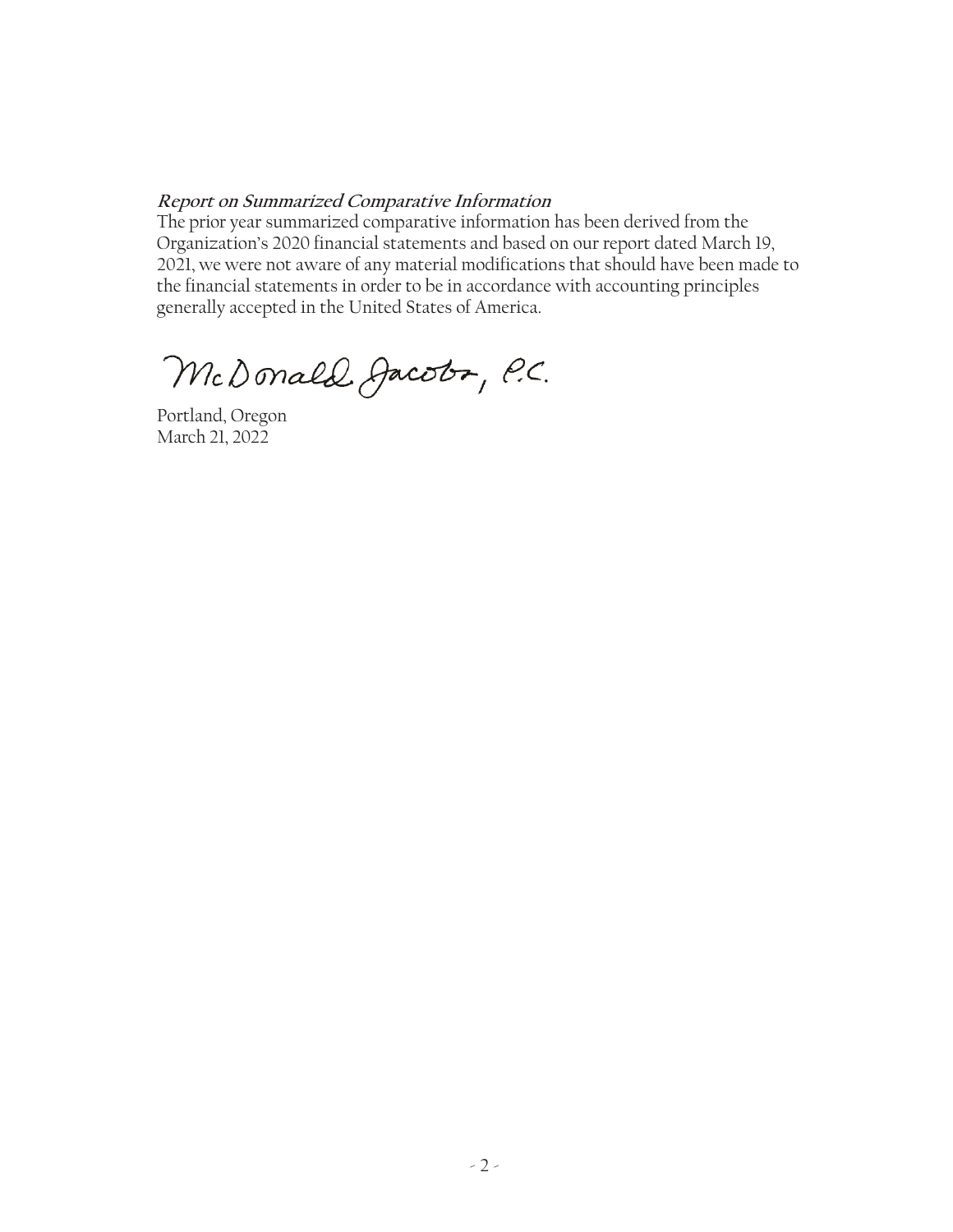# **CAT ADOPTION TEAM STATEMENT OF FINANCIAL POSITION December 31, 2021 (With comparative totals for 2020)**

# **ASSETS**

|                                                    | 2021          | 2020           |
|----------------------------------------------------|---------------|----------------|
| <b>Current Assets:</b>                             |               |                |
| Cash and cash equivalents                          | \$<br>344,840 | \$<br>123,009  |
| Pledges and accounts receivable                    | 137,665       | 115,191        |
| Prepaid expenses                                   | 51,378        | 27,584         |
| Inventory                                          | 72,327        | 83,599         |
| Total current assets                               | 606,210       | 349,383        |
| Investments                                        | 3,101,158     | 3,052,924      |
| Deposits and other assets                          | 16,810        | 18,159         |
| Charitable remainder annuity trust                 | 1,447,167     | 1,318,717      |
| Beneficial interest in assets held by a foundation | 2,967,963     | 2,656,980      |
| Property and equipment, net                        | 1,824,910     | 1,700,733      |
| <b>TOTAL ASSETS</b>                                | \$9,964,218   | \$9,096,896    |
| <b>LIABILITIES AND NET ASSETS</b>                  |               |                |
| <b>Current Liabilities:</b>                        |               |                |
| Accounts payable and accrued expenses              | \$<br>52,188  | \$<br>35,454   |
| Accrued payroll and vacation                       | 90,094        | 74,456         |
| Refundable advance - Paycheck Protection Program   |               | 321,224        |
| Note payable, current portion                      | 37,436        | 35,963         |
| Total current liabilities                          | 179,718       | 467,097        |
| Deferred rent                                      |               | 1,942<br>2,678 |
| Note payable, less current portion                 | 388,573       | 425,701        |
| <b>Total</b> liabilities                           | 570,233       | 895,476        |
| Net Assets:                                        |               |                |
| Without donor restrictions:                        |               |                |
| Undesignated                                       | 2,914,673     | 2,294,133      |
| Net property and equipment                         | 1,398,901     | 1,239,069      |
| Total without donor restrictions                   | 4,313,574     | 3,533,202      |
| With donor restrictions                            | 5,080,411     | 4,668,218      |
| Total net assets                                   | 9,393,985     | 8,201,420      |
| TOTAL LIABILITIES AND NET ASSETS                   | \$9,964,218   | \$9,096,896    |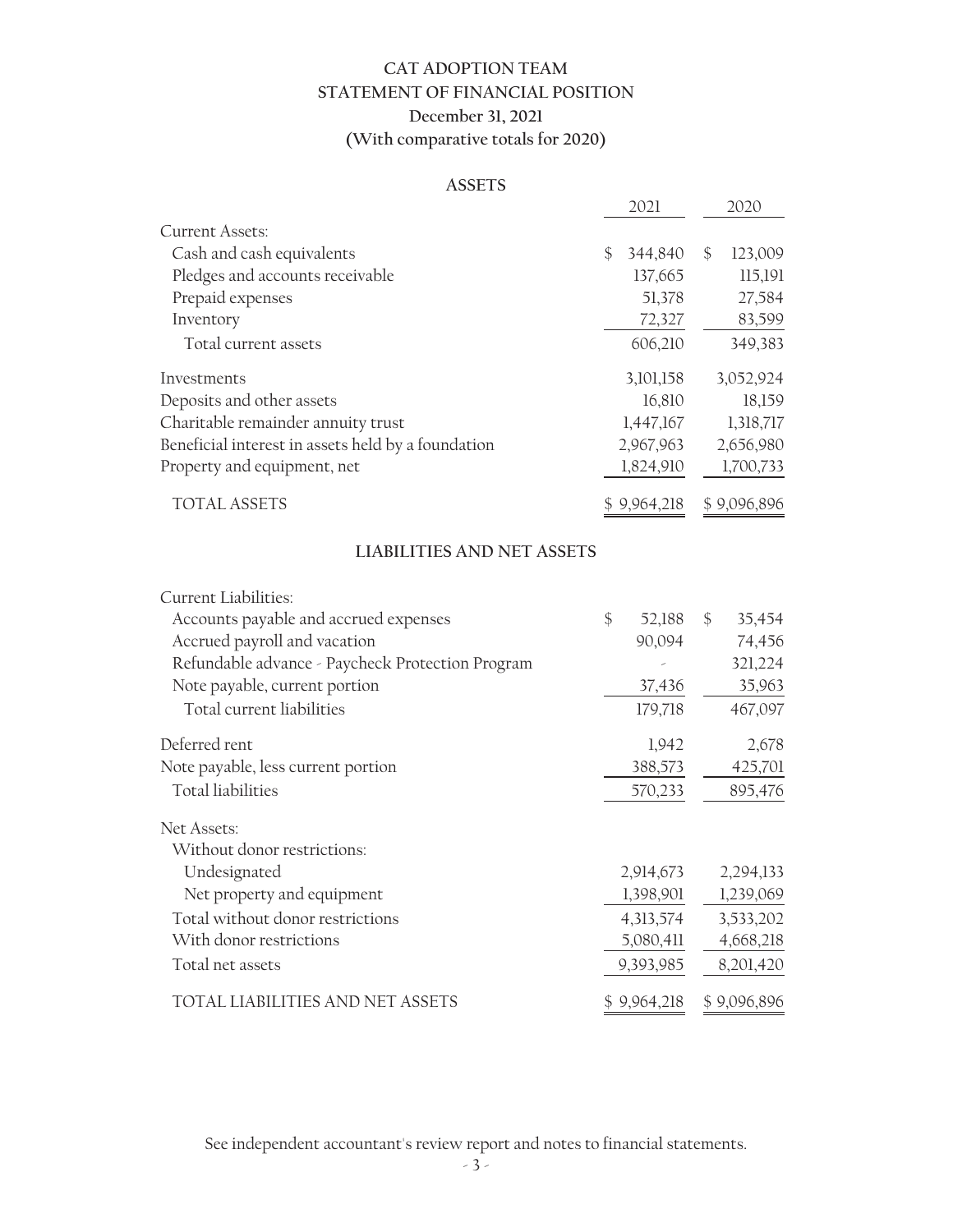# **CAT ADOPTION TEAM STATEMENT OF ACTIVITIES For the year ended December 31, 2021 (With comparative totals for 2020)**

|                                               |                   | 2021         |               |   |             |
|-----------------------------------------------|-------------------|--------------|---------------|---|-------------|
|                                               | Without Donor     | With Donor   |               |   | 2020        |
|                                               | Restrictions      | Restrictions | Total         |   | Total       |
| Support and revenue:                          |                   |              |               |   |             |
| Contributions and grants                      | \$<br>870,084     | \$<br>79,000 | \$<br>949,084 | S | 1,560,738   |
| Special event revenue, net of direct costs of |                   |              |               |   |             |
| \$25,104 for 2021 and \$19,679 for 2020       | 139,698           |              | 139,698       |   | 159,560     |
| Program service revenue                       | 541,545           |              | 541,545       |   | 425,351     |
| Donated materials and services                | 120,919           |              | 120,919       |   | 163,817     |
| Retail sales, less cost of sales of \$36,175  |                   |              |               |   |             |
| for 2021 and \$34,386 for 2020                | 41,581            |              | 41,581        |   | 37,686      |
| Interest and dividend income                  | 44,312            |              | 44,312        |   | 39,121      |
| Change in value of investments                | 204,613           |              | 204,613       |   | 147,754     |
| Rental income, net of property taxes          | 76,096            |              | 76,096        |   | 64,553      |
| Change in value of:                           |                   |              |               |   |             |
| Charitable remainder annuity trust            |                   | 193,928      | 193,928       |   | 114,631     |
| Beneficial interest in assets held by         |                   |              |               |   |             |
| a foundation                                  |                   | 441,974      | 441,974       |   | 405,974     |
| Net assets released from restrictions:        |                   |              |               |   |             |
| Satisfaction of purpose and time restrictions | 302,709           | (302,709)    |               |   |             |
|                                               | 2,341,557         | 412,193      | 2,753,750     |   | 3,119,185   |
| Thrift Store:                                 |                   |              |               |   |             |
| Sales of donated merchandise                  | 281,321           |              | 281,321       |   | 169,188     |
| Donated goods for thrift store                | 274,284           |              | 274,284       |   | 165,705     |
| Less inventory sold                           | (281, 321)        |              | (281, 321)    |   | (169, 188)  |
| Net thrift store                              | 274,284           |              | 274,284       |   | 165,705     |
| Total support and revenue                     | 2,615,841         | 412,193      | 3,028,034     |   | 3,284,890   |
| Expenses:                                     |                   |              |               |   |             |
| Animal services                               | 1,939,451         |              | 1,939,451     |   | 1,861,786   |
| Thrift store                                  | 249,295           |              | 249,295       |   | 200,675     |
| Management and general                        | 154,757           |              | 154,757       |   | 139,979     |
| Fundraising                                   | 238,246           |              | 238,246       |   | 220,134     |
| Total expenses                                | 2,581,749         |              | 2,581,749     |   | 2,422,574   |
|                                               |                   |              |               |   |             |
| Change in net assets from operations          | 34,092            | 412,193      | 446,285       |   | 862,316     |
| Government grants - Pandemic relief           | 746,280           |              | 746,280       |   |             |
| Change in net assets                          | 780,372           | 412,193      | 1,192,565     |   | 862,316     |
| Net assets:                                   |                   |              |               |   |             |
| Beginning of year                             | 3,533,202         | 4,668,218    | 8,201,420     |   | 7,339,104   |
| End of year                                   | \$<br>4, 313, 574 | 5,080,411    | \$9,393,985   |   | \$8,201,420 |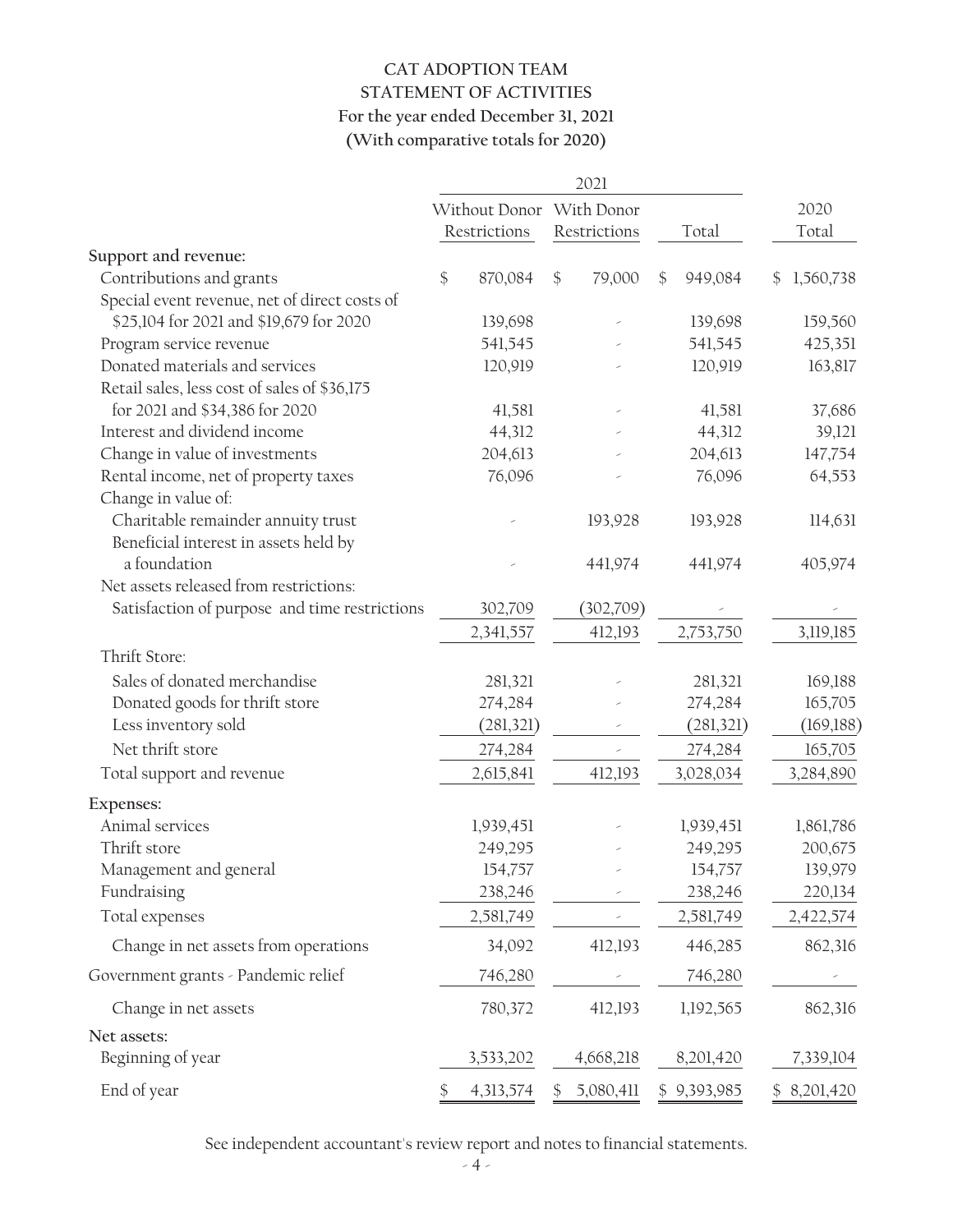# **CAT ADOPTION TEAM STATEMENT OF FUNCTIONAL EXPENSES For the year ended December 31, 2021 (With comparative totals for 2020)**

|                                                    |             |                | Management    |               |                            |                 |
|----------------------------------------------------|-------------|----------------|---------------|---------------|----------------------------|-----------------|
|                                                    | Animal      | Thrift         | and           | Fund -        |                            |                 |
|                                                    | Services    | Store          | General       | Raising       | Total                      | 2020            |
| Salaries and related costs                         | \$1,335,460 | 167,292<br>\$  | \$<br>78,342  | 152,102<br>\$ | 1,733,196<br>\$            | 1,580,169<br>\$ |
| Professional fees                                  | 44,628      | 5,172          | 52,290        | 4,591         | 106,681                    | 95,413          |
| Supplies                                           | 260,689     | 5,838          | 131           | 1,381         | 268,039                    | 278,813         |
| Medical services                                   | 23,411      |                |               |               | 23,411                     | 22,994          |
| Grants to others                                   |             |                |               |               |                            | 37,500          |
| Equipment and maintenance                          | 23,556      | 628            |               |               | 24,184                     | 36,095          |
| Utilities and telephone                            | 53,873      | 12,075         | 485           |               | 66,433                     | 57,034          |
| Printing, postage and shipping                     | 19,583      | 740            | 8             | 49,301        | 69,632                     | 52,085          |
| Insurance                                          | 24,250      | ×              | 4,279         | ×             | 28,529                     | 25,369          |
| Meetings and trainings                             | 26,634      | 108            |               | 124           | 26,866                     | 23,413          |
| Advertising, marketing and                         |             |                |               |               |                            |                 |
| outreach                                           | 5,148       | 419            |               | 380           | 5,947                      | 9,896           |
| Depreciation                                       | 85,487      | 950            | 4,749         | 3,799         | 94,985                     | 90,750          |
| Interest expense                                   | 15,750      | $\overline{4}$ | 2,741         | 14            | 18,509                     | 21,962          |
| Rent                                               |             | 43,578         |               |               | 43,578                     | 43,503          |
| Other operating expenses                           | 20,982      | 12,491         | 31,189        | 51,658        | 116,320                    | 86,368          |
| Cost of good sold                                  | 36,175      | 281,321        |               |               | 317,496                    | 203,574         |
|                                                    | 1,975,626   | 530,616        | 174,214       | 263,350       | 2,943,806                  | 2,664,938       |
| Less property taxes reported<br>with rental income |             |                |               |               |                            |                 |
| Less direct benefit costs of                       |             |                | (19, 457)     |               | (19, 457)                  | (19,111)        |
| special event                                      |             |                |               | (25,104)      | (25,104)                   | (19,679)        |
| Cost of sales netted with revenue                  | (36,175)    | (281, 321)     |               |               | (317, 496)                 | (203,574)       |
| Total expenses                                     | 1,939,451   | \$249,295      | 154,757<br>\$ | \$238,246     | 2,581,749<br>$\mathcal{S}$ | \$2,422,574     |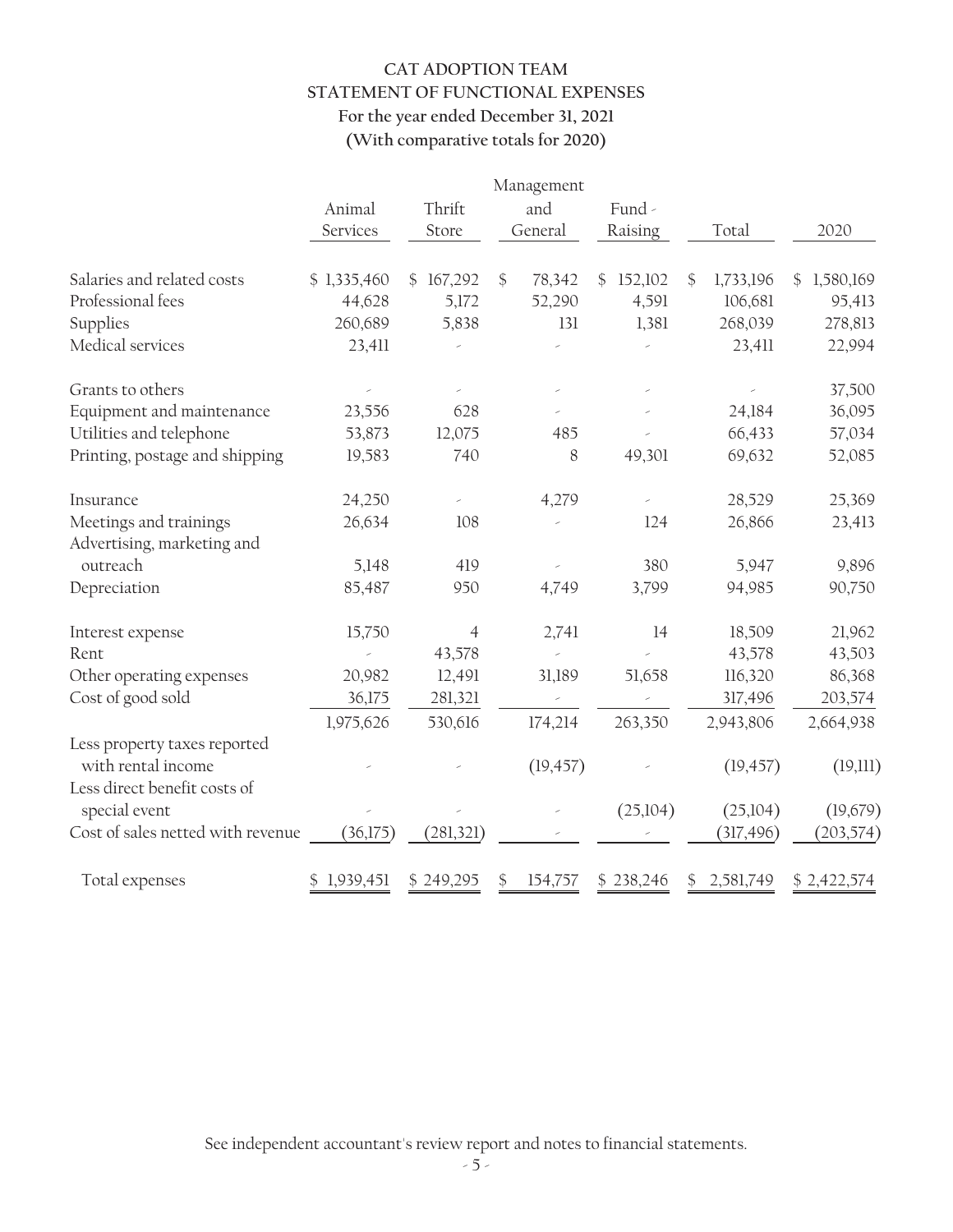# **CAT ADOPTION TEAM STATEMENT OF CASH FLOWS For the year ended December 31, 2021 (With comparative totals for 2020)**

|                                                       | 2021        | 2020          |
|-------------------------------------------------------|-------------|---------------|
| Cash flows from operating activities:                 |             |               |
| Change in net assets                                  | \$1,192,565 | \$<br>862,316 |
| Adjustments to reconcile change in net assets to net  |             |               |
| cash flows from operating activities:                 |             |               |
| Depreciation                                          | 94,985      | 90,750        |
| Change in value of investments                        | (204, 613)  | (147,754)     |
| Change in value of charitable remainder annuity trust | (193, 928)  | (114, 631)    |
| Change in value of beneficial interest in assets      |             |               |
| held by a foundation                                  | (441,974)   | (405, 974)    |
| (Increase) decrease in:                               |             |               |
| Pledges and accounts receivable                       | (22, 474)   | (28,741)      |
| Prepaid expenses                                      | (23,794)    | (4,755)       |
| Inventory and other assets                            | 12,621      | 11,127        |
| Increase (decrease) in:                               |             |               |
| Accounts payable and accrued expenses                 | 16,734      | (21,145)      |
| Accrued payroll and vacation                          | 15,638      | (19, 842)     |
| Refundable advance - Paycheck Protection Program      | (321, 224)  | 321,224       |
| Deferred rent                                         | (736)       | (547)         |
| Net cash flows from operating activities              | 123,800     | 542,028       |
| Cash flows from investing activities:                 |             |               |
| Purchase of property and equipment                    | (219,162)   | (3,051)       |
| Proceeds from the sale of investments                 | 1,323,924   | 2,243,693     |
| Purchase of investments                               | (1,167,545) | (3,038,854)   |
| Distribution from charitable remainder annuity trust  | 65,478      | 65,478        |
| Distribution from beneficial interest in assets       | 130,991     | 115,838       |
| Net cash flows from investing activities              | 133,686     | (616,896)     |
| Cash flows from financing activities:                 |             |               |
| Principal payments on note payable                    | (35,655)    | (34,180)      |
| Net cash flows from financing activities              | (35,655)    | (34,180)      |
| Net change in cash and cash equivalents               | 221,831     | (109, 048)    |
| Cash and cash equivalents - beginning of year         | 123,009     | 232,057       |
| Cash and cash equivalents - end of year               | 344,840     | 123,009       |
| Supplemental cash flow information:                   |             |               |
| Cash paid during the year for interest                | 18,156      | 21,610        |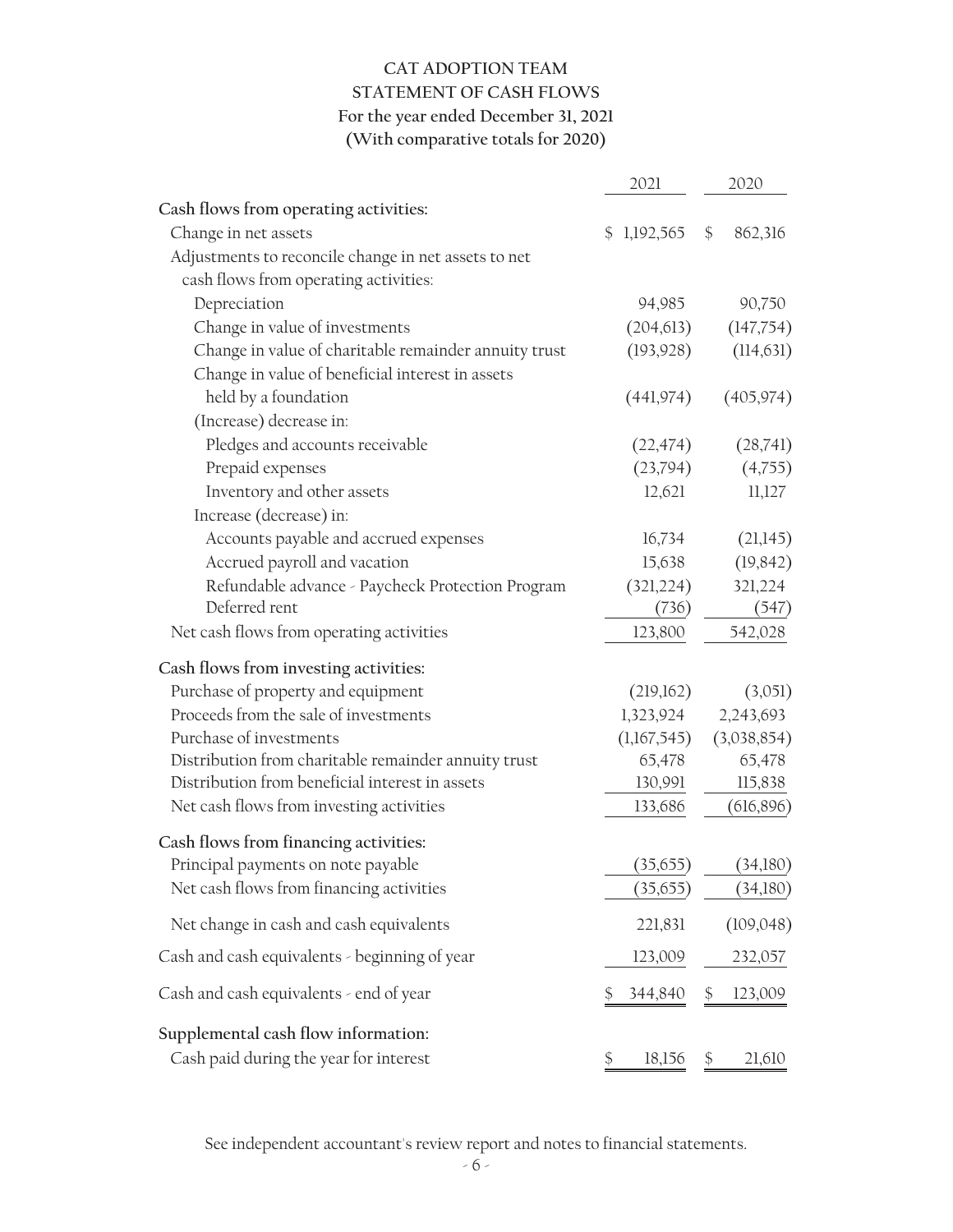#### **1. DESCRIPTION OF ORGANIZATION AND SUMMARY OF SIGNIFICANT ACCOUNTING POLICIES**

#### Description of Organization

Cat Adoption Team (CAT or the Organization) is an Oregon nonprofit organization established in 1998. CAT's mission is to save the lives of homeless, sick, and injured cats and to work with the community to provide feline expertise and quality programs and services for people and cats.

CAT's revenue sources include donations, sponsorships, bequests and grants from individuals, business, and foundations; adoption and hospital fees; and retail and thrift store sales.

CAT operates the following programs:

**Shelter:** CAT is the Pacific Northwest's largest nonprofit feline-only shelter. Located in Sherwood, CAT's shelter can accommodate up to 200 cats and kittens. CAT focuses on taking in cats at high risk of euthanasia, with 84% of cats and kittens coming from other shelters through their Nine Lives Transfer Program. CAT offers enrichment, behavior modification, excellent veterinary care and a variety of housing options to meet the individual needs of the cats and kittens in its care.

**Adoption**: In 2021, CAT found homes for 2,882 cats and kittens from its shelter, offsite adoption centers and foster homes. For much of the year, adoptions were conducted via a virtual process with a contactless pick-up due to the COVID-19 pandemic. In August, CAT shifted to a hybrid adoption model with both virtual and in-person, appointment-based, adoptions available. Adoptable cats and kittens are available for viewing at catadoptionteam.org, PetFinder.com and AdoptAPet.com.

**Hospital:** With an onsite hospital and a professional veterinary team, CAT provides preventive care, dental care, and treatment for various illnesses and injuries. The hospital includes a surgical suite, x-ray and laboratory services, and isolation wards to care for cats with infectious diseases.

**Foster Care:** CAT's nationally recognized kitten foster program provides care for kittens too young for adoption and too vulnerable to be safely housed in the shelter. Foster homes are also used for adult cats for medical or behavioral rehabilitation and as an alternative to shelter housing. In 2021, CAT's volunteer foster homes cared for 1,018 kittens and 335 adults (including 86 mother cats).

**Spay/Neuter:** In addition to ensuring that all adopted cats and kittens are spayed or neutered, CAT also provides low-cost spay/neuter services for cats whose owners are struggling financially. In 2021, CAT performed 1,035 surgeries as part of Spay & Save (offered by several Animal Shelter Alliance of Portland partners)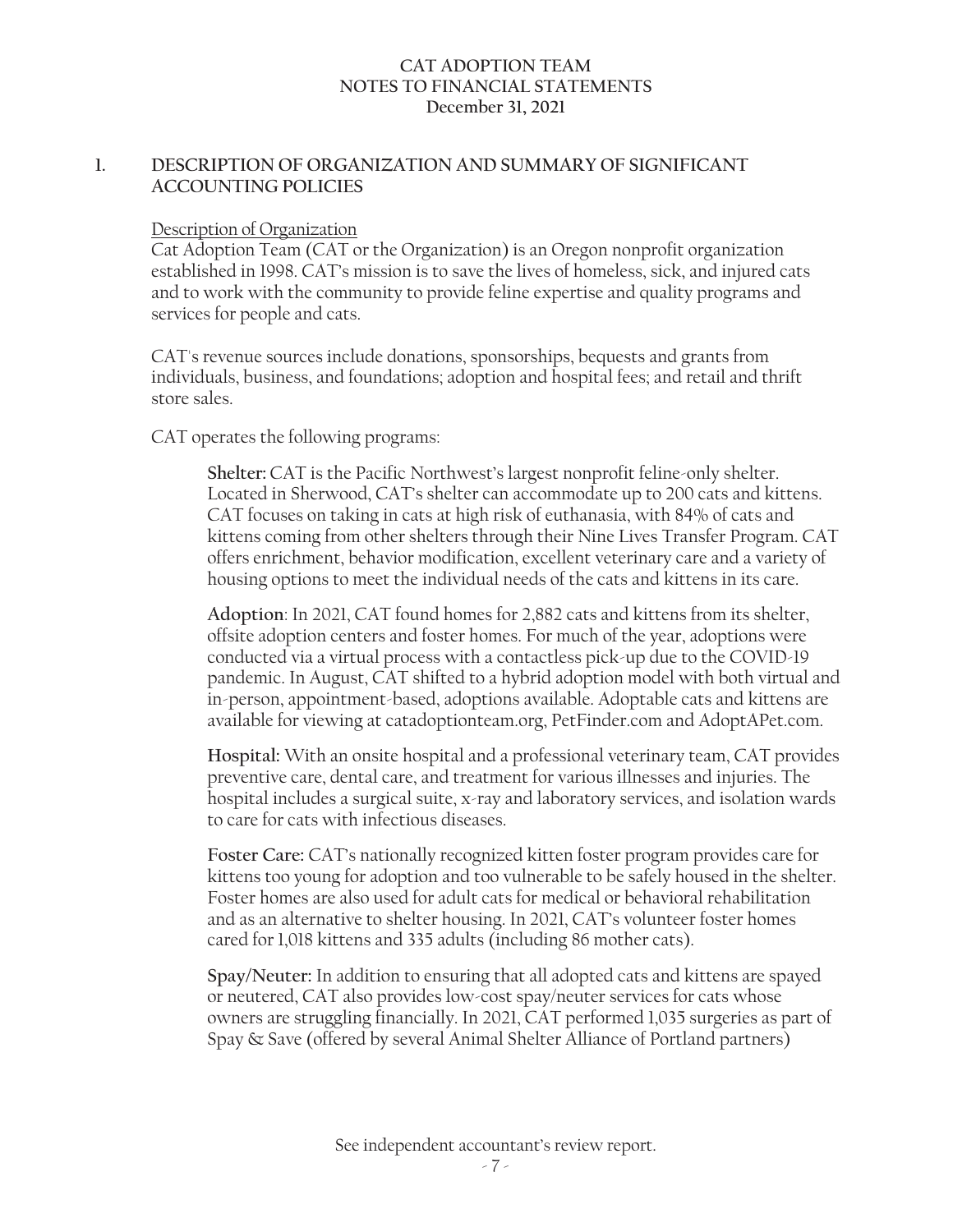#### **1. DESCRIPTION OF ORGANIZATION AND SUMMARY OF SIGNIFICANT ACCOUNTING POLICIES, Continued**

# Description of Organization, Continued

**CAT Helpline**: The CAT Helpline offers resources and advice to help cat owners and others who are struggling to keep or care for their own cat or trying to re-home a cat. Part of the Helpline, the Keeping Cats in Homes program provides one-time financial assistance with veterinary bills or other expenses for cat owners experiencing financial hardship. Short-term emergency boarding is also available for cat owners who are temporarily unable to house their cats. The goal of the CAT Helpline is to help keep cats in their homes and out of shelters whenever possible.

**Thrift Store:** CAT operates a thrift store in the Raleigh Hills neighborhood of Portland; the proceeds from sales support CAT's operations. The Thrift Store also raises awareness about CAT, houses special needs cats available for adoption, and hosts and participates in community events to engage the public in CAT activities.

**Collaboration:** CAT is a founding partner of the Animal Shelter Alliance of Portland (ASAP), a coalition of shelters and veterinary organizations. Working together, ASAP partner shelters have increased the save rate for cats in the Portland metro from 46% to approximately 95% since 2006. CAT also works with other public and private shelters and animal welfare organizations in Oregon, Washington and beyond.

**Food Bank:** The CAT food bank helps homebound cat owners by distributing cat food in partnership with Meals on Wheels programs and senior centers in three Washington County cities.

# Net Assets

Net assets, revenues, gains, and losses are classified based on the existence or absence of donor or grantor imposed restrictions. Accordingly, net assets and changes therein are classified and reported as follows:

- *Net Assets Without Donor Restrictions* Net assets available for use in general operations and not subject to donor (or certain grantor) restrictions.
- Net Assets With Donor Restrictions Net assets subject to donor- (or certain grantor) imposed restrictions. Some donor-imposed restrictions are temporary in nature, such as those that will be met by the passage of time or other events specified by the donor. Other donor-imposed restrictions are perpetual in nature, where the donor stipulates that resources be maintained in perpetuity. Donor-imposed restrictions are released when a restriction expires, that is, when the stipulated time has elapsed, when the stipulated purpose for which the resource was restricted has been fulfilled, or both.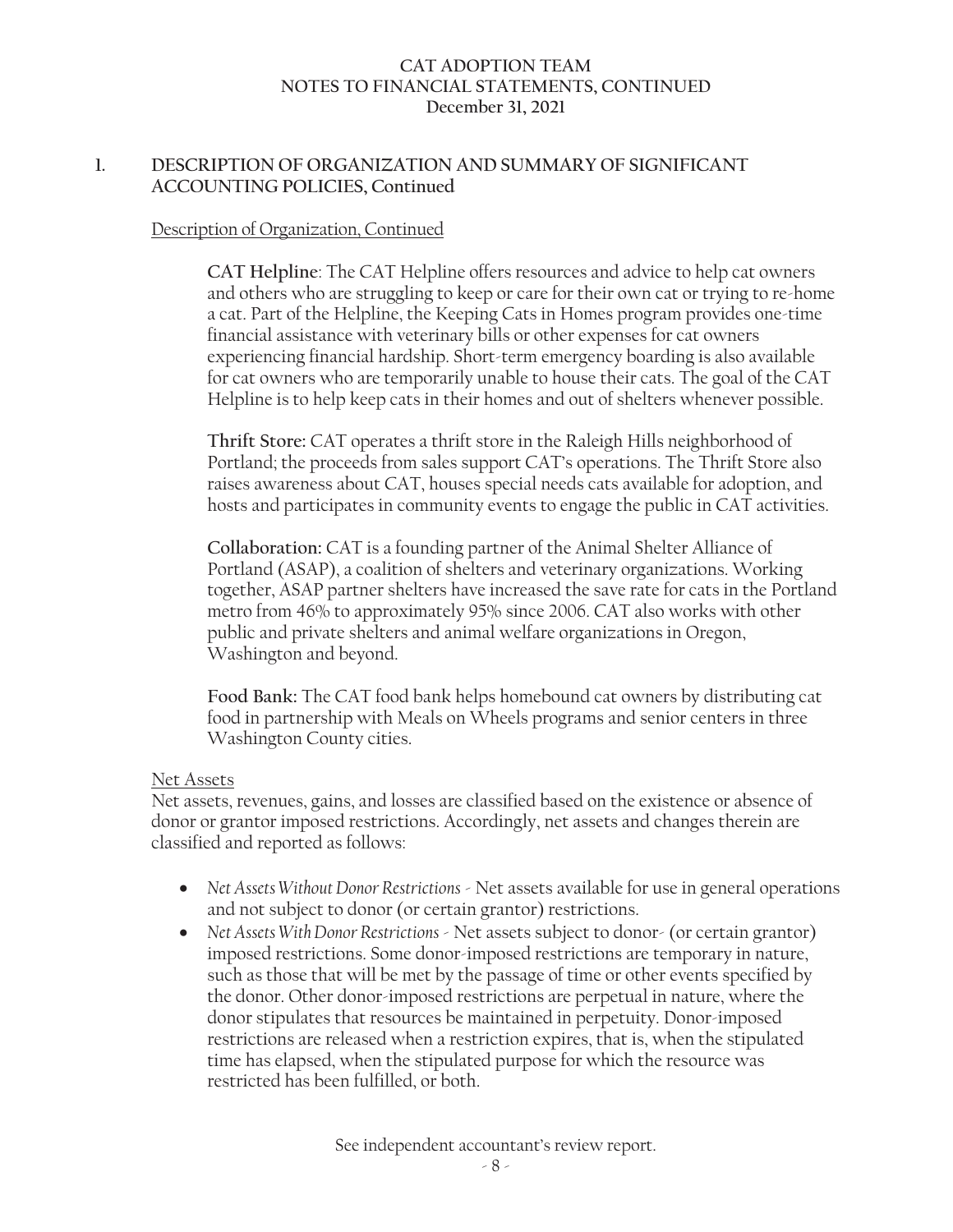#### **1. DESCRIPTION OF ORGANIZATION AND SUMMARY OF SIGNIFICANT ACCOUNTING POLICIES, Continued**

#### Cash and Cash Equivalents

CAT considers all highly liquid investments available for current use with maturities of three months or less at the time of purchase to be cash equivalents.

# Pledges and Accounts Receivable

Pledges and accounts receivable are reported at the amount management of the Organization expects to collect on balances outstanding at year-end. Based on an assessment of the credit history with those having outstanding balances and current relationships with them, management has concluded that realization losses on balances outstanding at year-end will be immaterial.

# Inventory

Inventory, consisting of retail pet food and supplies, and thrift store merchandise, is reflected at the lower of cost for purchased items and estimated fair value for donated items, or net realizable value, determined on the first-in, first-out (FIFO) basis. Fair value for donated items is estimated to be the price that can be charged in the thrift store operated by the Organization.

# Investments

Investments are carried at fair value. Donor-restricted investment income is reported as an increase in net assets with donor restrictions and classified according to the nature of the restriction.

# Property and Equipment

Acquisitions of property and equipment in excess of \$2,500 are capitalized. Property and equipment purchased are recorded at cost. Donated assets are reflected as contributions at their estimated fair value on the date received.

#### Depreciation

Depreciation of property and equipment is calculated using the straight-line method over the estimated useful lives of the assets, which range from 5 to 40 years.

# Refundable Advance – Paycheck Protection Program

The Paycheck Protection Program (PPP) loan guaranteed by the Small Business Administration (SBA) is accounted for as a conditional advance and accrues interest at 1%. The advance may be forgiven partially or in its entirety if certain conditions are met, including incurrence of allowable qualifying expenses (mostly personnel and occupancy costs) and acceptance and approval of the forgiveness application by the lender. Upon satisfaction of the conditions, the advance will be recognized as revenue. The Organization received a PPP loan of \$321,224 during 2020 and a second loan of \$301,347 during 2021. Conditions for both loans were satisfied during 2021 and \$622,571 was recognized as grant revenue.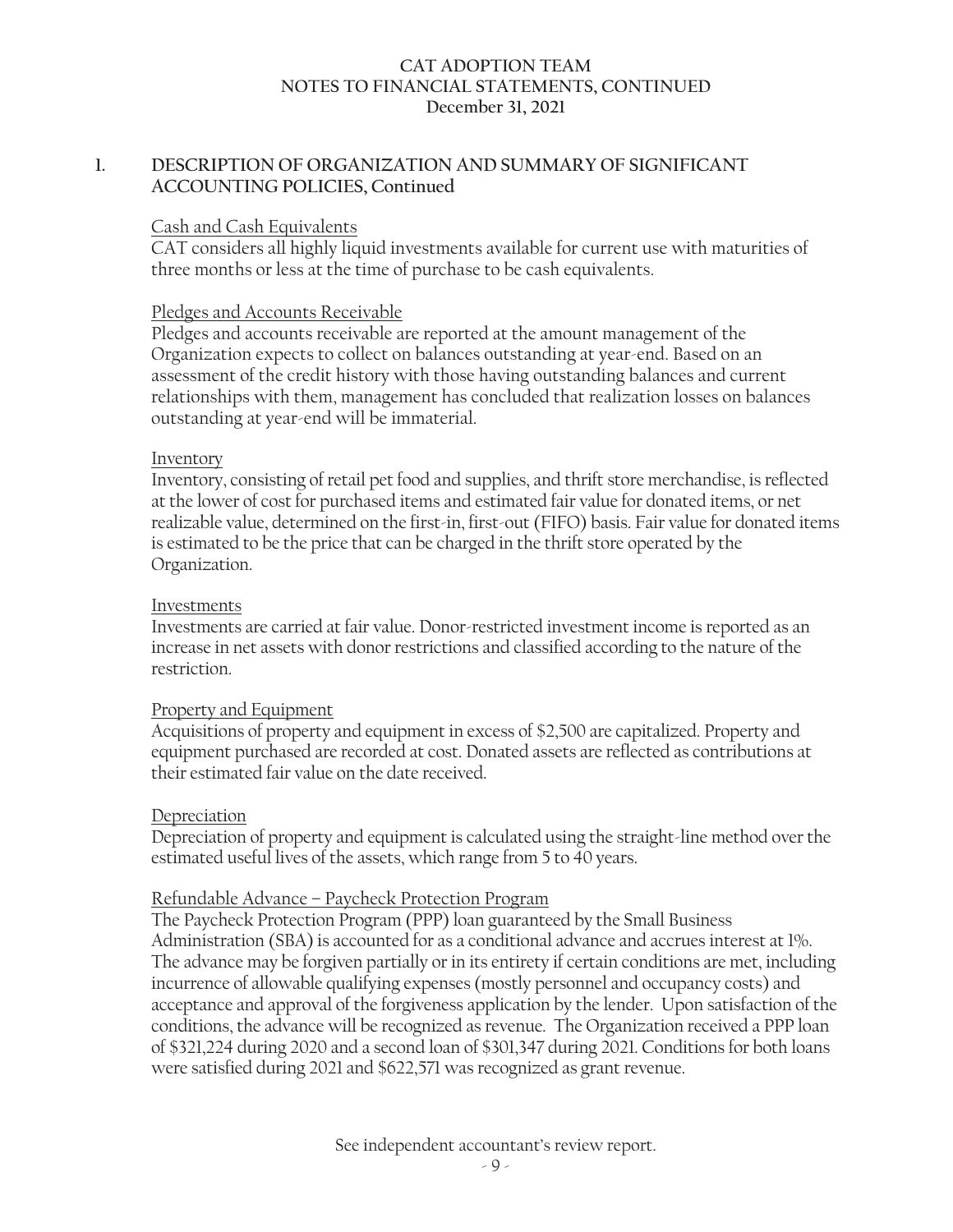#### **1. DESCRIPTION OF ORGANIZATION AND SUMMARY OF SIGNIFICANT ACCOUNTING POLICIES, Continued**

#### Revenue Recognition

Revenue from various sources are recognized as follows:

**Contributions and Grants**: Contributions and grants, which include unconditional promises to give (pledges), are recognized as revenues in the period the Organization is notified of the commitment. Conditional contributions and promises to give with measurable performance requirements or other barriers, and/or a right of return, are not recognized until the conditions on which they depend have been substantially met. Bequests are recorded as revenue at the time the Organization has an established right to the bequest and the proceeds are measurable.

**Special Events:** The Organization records special events revenue at the time the event takes place. Revenue may include the fair value of direct benefits received by donors, and contribution income.

**Program Services and Sales**: Revenue from animal services is recognized in the period services are performed. Retail and thrift store sales are recognized at the point of time the sale transaction takes place.

**Rental Income:** Revenue from sub-lease contract revenue is recognized over the term of the lease on a straight-line basis, with rent earned, but not yet received, included in other assets. Also see Note 12 for detail on future receipts.

**Donated Assets, Materials and Services:** Donations of property, equipment, materials and other assets are recorded as support at their estimated fair value at the date of donation. Such donations are reported as unrestricted support unless the donor has restricted the donated asset to a specific purpose. Donated supplies used in program services totaled approximately \$116,300 and \$157,500 for 2021 and 2020, respectively. Donated goods for sale in the thrift store totaled approximately \$274,000 and \$166,000 for 2021 and 2020, respectively.

CAT recognizes donated services that create or enhance nonfinancial assets or that require specialized skills, are provided by individuals possessing those skills, and would typically need to be purchased if not provided by donation. Donated services are recorded at their estimated fair value at the date of donation. Approximately \$4,600 and \$6,300 of in-kind services related to fundraising and promotion were recorded for 2021 and 2020, respectively.

CAT has agreements with various organizations that provide adoption outreach centers for CAT's adoptable animals. These centers provide space, food, litter, and supplies for the animals at the centers. No amounts are recorded for these donations as it is not practical to estimate their value.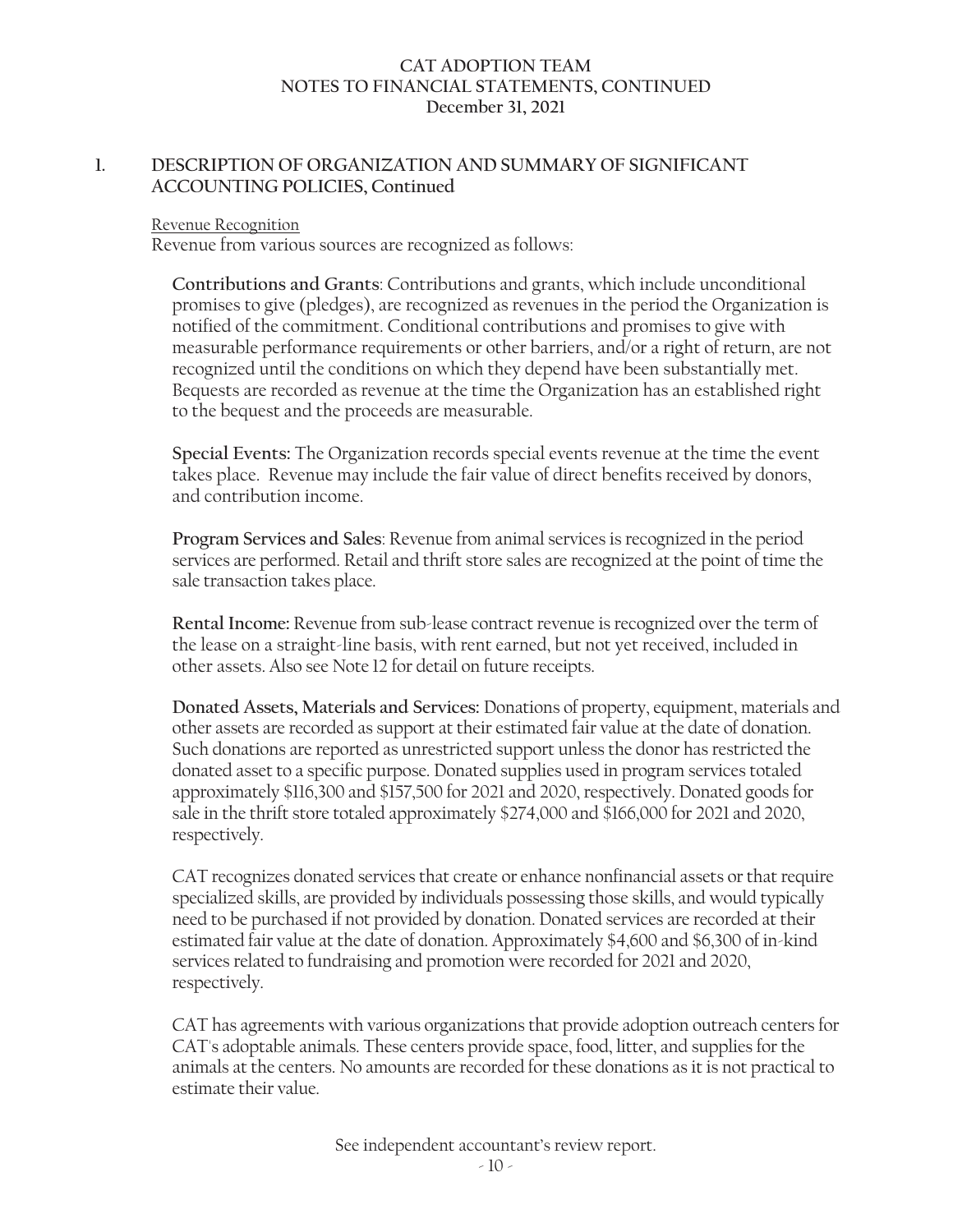#### **1. DESCRIPTION OF ORGANIZATION AND SUMMARY OF SIGNIFICANT ACCOUNTING POLICIES, Continued**

#### Revenue Recognition, Continued

**Employee Retention Credit**: The Coronaviarus Aid, Relief, and Economic Security Act provided an employee retention credit (the credit) which is a refundable tax credit against certain employment taxes of up to \$5,000 per employee for eligible employers. The credit is equal to 50% of qualified wages paid to employees, capped at \$10,000 of qualified wages through December 31, 2020. The Consolidated Appropriations Act of 2021 and the American Rescue Plan Act of 2021 expanded the availability of the credit, extended the credit through September 30, 2021, and increased the credit to 70% of qualified wages, capped at \$7,000 per quarter. During the year ended December 31, 2021, the Organization recognized \$123,709 of credits as government grants.

Management anticipates that additional amounts will be received under this program. The Organization will recognize additional credits when the amounts are approved by the Internal Revenue Service, a barrier to receiving payment that management believes is more than administrative.

#### Income Tax Status

Cat Adoption Team is a nonprofit corporation exempt from federal and state income tax under section 501(c)(3) of the Internal Revenue Code and applicable state law. No provision for income taxes is made in the accompanying financial statements, as the Organization has no activities subject to unrelated business income tax. CAT is not a private foundation.

The Organization follows the provisions of *FASB ASC Topic Accounting for Uncertainty in Income Taxes*. Management has evaluated the Organization's tax positions and concluded that there are no uncertain tax positions that require adjustment to the financial statements to comply with provisions of this Topic.

#### Functional Expenses

The costs of providing various programs and other activities have been summarized on a functional basis in the statements of activities and functional expenses. Accordingly, certain costs have been allocated among the programs and supporting services benefited. The expenses that are allocated include salaries and related costs, depreciation, and other costs, which are allocated on the basis of estimates of time and effort.

#### Unemployment Insurance

The Organization is self-insured for unemployment and makes periodic payments to a trust company in an amount equal to estimated future claims. Deposits to the trust are recorded as prepaid expenses. Unemployment claims paid reduce the trust asset and are expensed. Unpaid claims outstanding at year-end represent a liability of the Organization.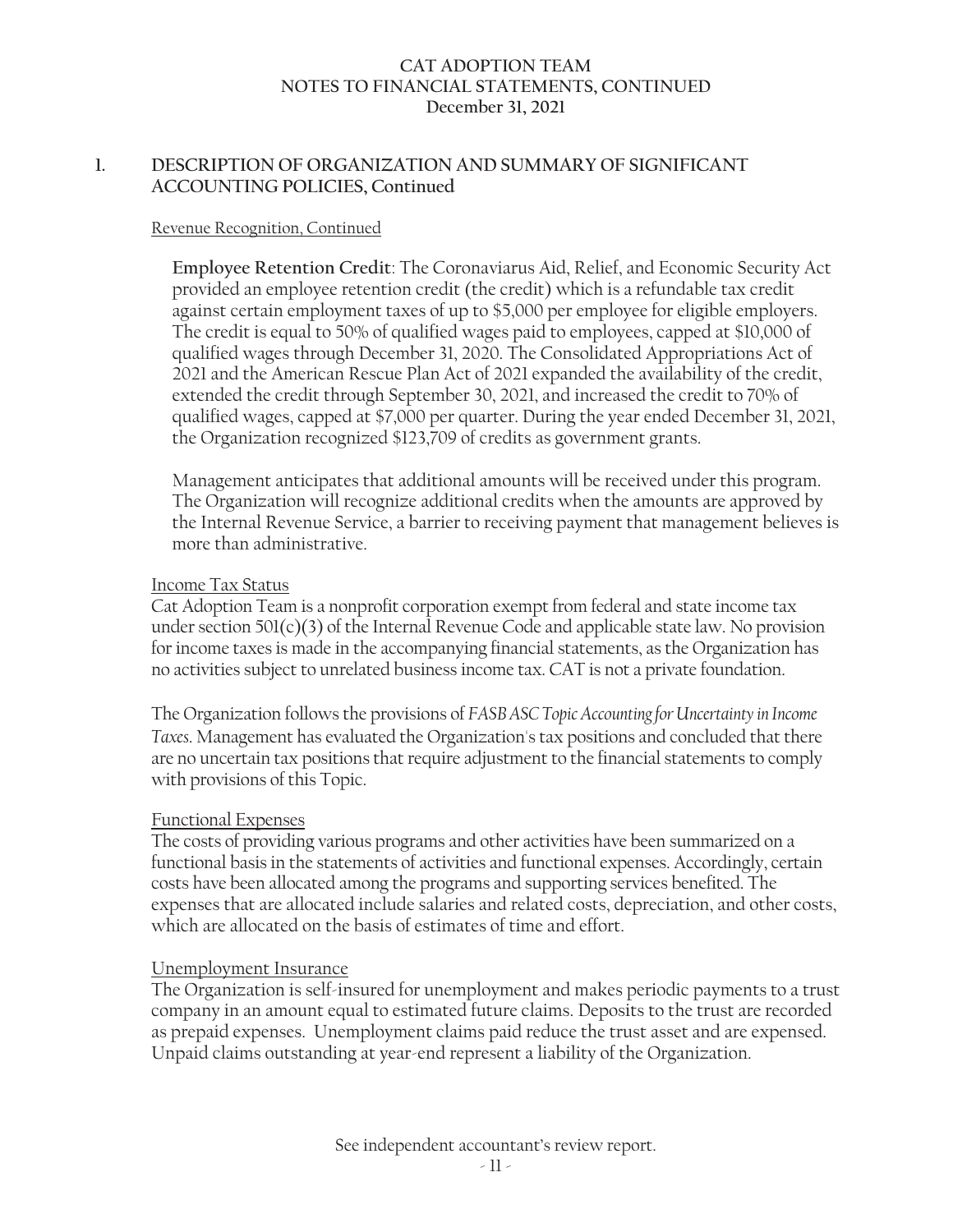#### **1. DESCRIPTION OF ORGANIZATION AND SUMMARY OF SIGNIFICANT ACCOUNTING POLICIES, Continued**

#### Advertising Costs

CAT uses advertising to promote its programs and services. Advertising costs are expensed as incurred and approximated \$5,900 and \$6,800 for 2021 and 2020, respectively.

# Use of Estimates

The preparation of financial statements in conformity with U.S. generally accepted accounting principles requires management to make estimates and assumptions that affect the reported amounts of assets and liabilities and disclosure of contingent assets and liabilities at the date of the financial statements and the reported amounts of revenues and expenses during the reporting period. Actual results could differ from those estimates.

# Summarized Financial Information for 2020

The financial information as of December 31, 2020 and for the year then ended is presented for comparative purposes and is not intended to be a complete financial statement presentation.

# Subsequent Events

CAT has evaluated all subsequent events through March 21, 2022, the date the financial Statements were available to be issued.

# **2. AVAILABILITY OF RESOURCES AND LIQUIDITY MANAGEMENT**

CAT regularly monitors liquidity required to meet its operating needs and other contractual commitments, while also striving to maximize the investment of its available funds. For purposes of analyzing resources available to meet general expenditures over a 12-month period, CAT considers all expenditures related to its primary operations to be general expenditures. It excludes financial assets with donor or other restrictions limiting their use.

Financial assets of the Organization consist of the following at December 31:

|                                                    | 2021        | 2020        |
|----------------------------------------------------|-------------|-------------|
| Cash and cash equivalents                          | 344,840     | 123,009     |
| Pledges and accounts receivable                    | 137,665     | 115,191     |
| Investments - cash                                 | 5,853       | 366,542     |
| Investments - other                                | 3,095,305   | 2,686,382   |
|                                                    | 3,583,663   | 3,291,124   |
| Less amounts unavailable for general expenditure:  |             |             |
| Net assets with donor restrictions                 | 665,281     | 692,521     |
| Financial assets available for general expenditure | \$2,918,382 | \$2,598,603 |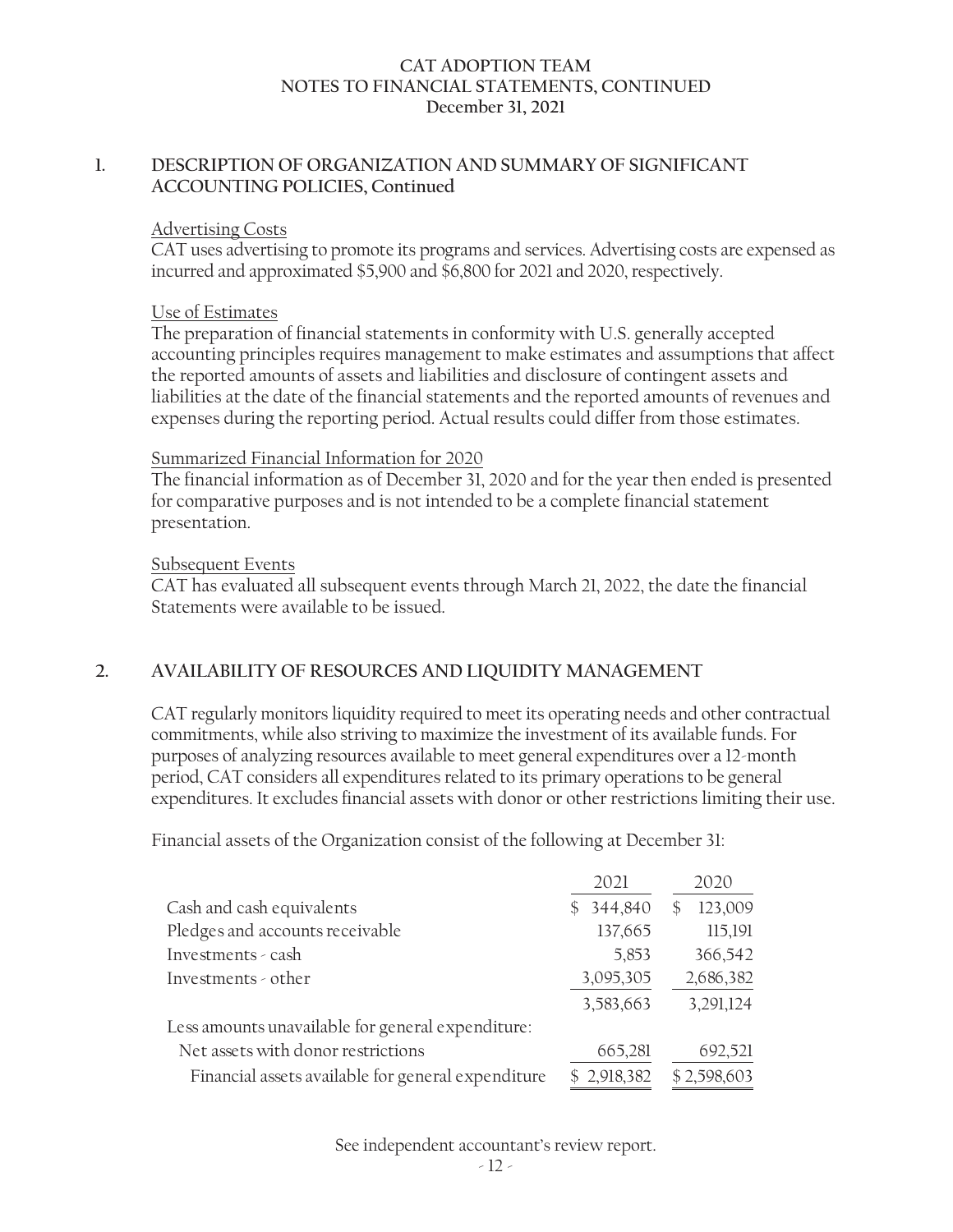#### **2. AVAILABILITY OF RESOURCES AND LIQUIDITY MANAGEMENT, Continued**

Additionally, the Organization received annual distributions from split interest agreements totaling approximately \$196,400 and \$181,300 in 2021 and 2020, respectively, and anticipates similar distributions in 2022.

# **3. PLEDGES AND ACCOUNTS RECEIVABLE**

Pledges and accounts receivable are unsecured and consist of the following at December 31:

|                                       | 2021      |               | 2020    |
|---------------------------------------|-----------|---------------|---------|
| Pledges receivable within one year    | 118,374   | <sup>\$</sup> | 103,174 |
| Accounts receivable - program fees    | 2,235     |               | 2,368   |
| Other                                 | 17,056    |               | 9,649   |
| Total pledges and accounts receivable | \$137,665 |               | 115,191 |

# **4. INVENTORY**

Inventory consists of the following at December 31:

|                       | ാറാം |        |  | 2020      |
|-----------------------|------|--------|--|-----------|
| Pet food and supplies |      | 32.877 |  | \$ 37,112 |
| Thrift store goods    |      | 39,450 |  | 46,487    |
| Total inventory       |      | 72.327 |  | 83,599    |

# **5. INVESTMENTS**

Investments consists of the following at December 31:

|                                  |   | 2021      | 2020      |
|----------------------------------|---|-----------|-----------|
| Cash - bank deposits             | S | 5.853     | 366,542   |
| Equity securities                |   | 150,080   | 121,490   |
| Corporate bonds                  |   | 868,006   | 778,983   |
| Mutual and exchange traded funds |   | 2,077,219 | 1,785,909 |
| Total investments                |   | 3,101,158 | 3,052,924 |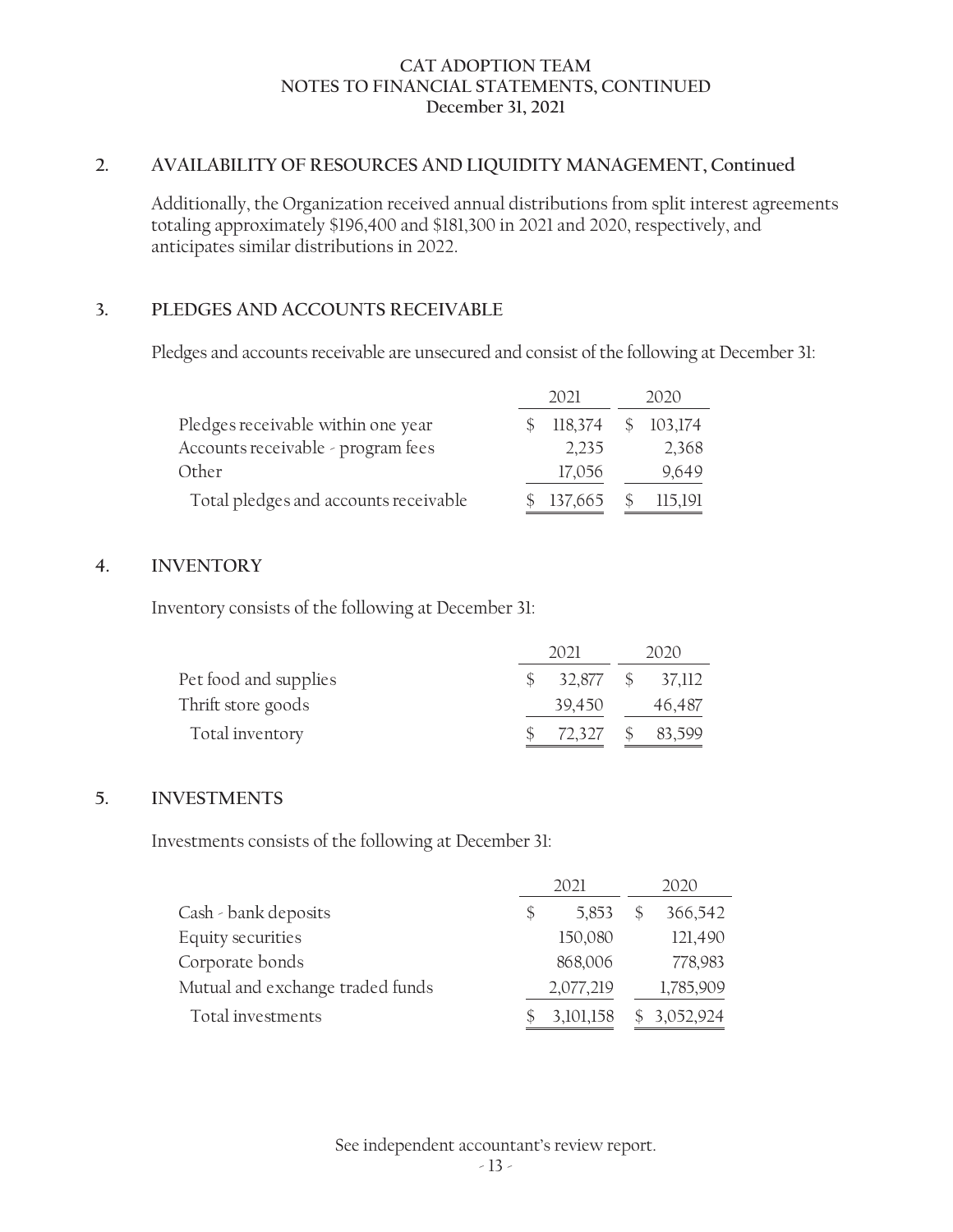# **6. CHARITABLE REMAINDER ANNUITY TRUST AND BENEFICIAL INTEREST IN ASSETS HELD BY A FOUNDATION**

# Charitable Remainder Annuity Trust

The Organization is the beneficiary under a charitable remainder annuity trust (the Trust). The Trust provides for the payment of distributions to a designated beneficiary and five nonprofit organizations for the life of the beneficiary. At the end of the Trust's terms, a portion of the remaining assets are available and will be distributed to the Organization as stipulated by the grantor. The present value of the future benefits to be received by the Organization is recorded in the statement of activities as a contribution with donor restrictions at the time the amount is measureable. The Organization will receive 20% of the assets that remain in the Trust after the death of the life beneficiary. Distributions of 5% are made annually with \$24,000 paid to the designated beneficiary and the remaining amount paid equally to the five nonprofit beneficiaries. Utilizing a 3% discount rate and the beneficiary's projected life, the estimated fair value of the amount receivable under this agreement is \$1,447,167 and \$1,318,717 at December 31, 2021 and 2020, respectively.

# Beneficial Interest in Assets Held by a Foundation

The Organization is a beneficiary of a foundation created for the benefit of five charitable organizations. A portion of the assets of the foundation are distributed annually to the beneficiaries for the shorter of 50 years or until the assets are fully distributed. The asset recorded is determined by multiplying the total fair value of the foundation's assets by the Organization's percentage share. Any change to the value is reflected as a revaluation gain or loss in the current statement of activities. The beneficial interest in the assets of the foundation is classified as a net asset with donor restrictions. The estimated value of the Organization's interest in the assets held by the foundation is \$2,967,963 and \$2,656,980 at December 31, 2021 and 2020, respectively.

# **7. PROPERTY AND EQUIPMENT**

Property and equipment consist of the following at December 31:

|                               | 2021           | 2020      |
|-------------------------------|----------------|-----------|
| Land                          | 600,000<br>\$. | 600,000   |
| Building and improvements     | 1,755,052      | 1,539,320 |
| Furniture and equipment       | 423,567        | 420,137   |
|                               | 2,778,619      | 2,559,457 |
| Less accumulated depreciation | 953,709        | 858,724   |
| Property and equipment, net   | 1,824,910      | 1,700,733 |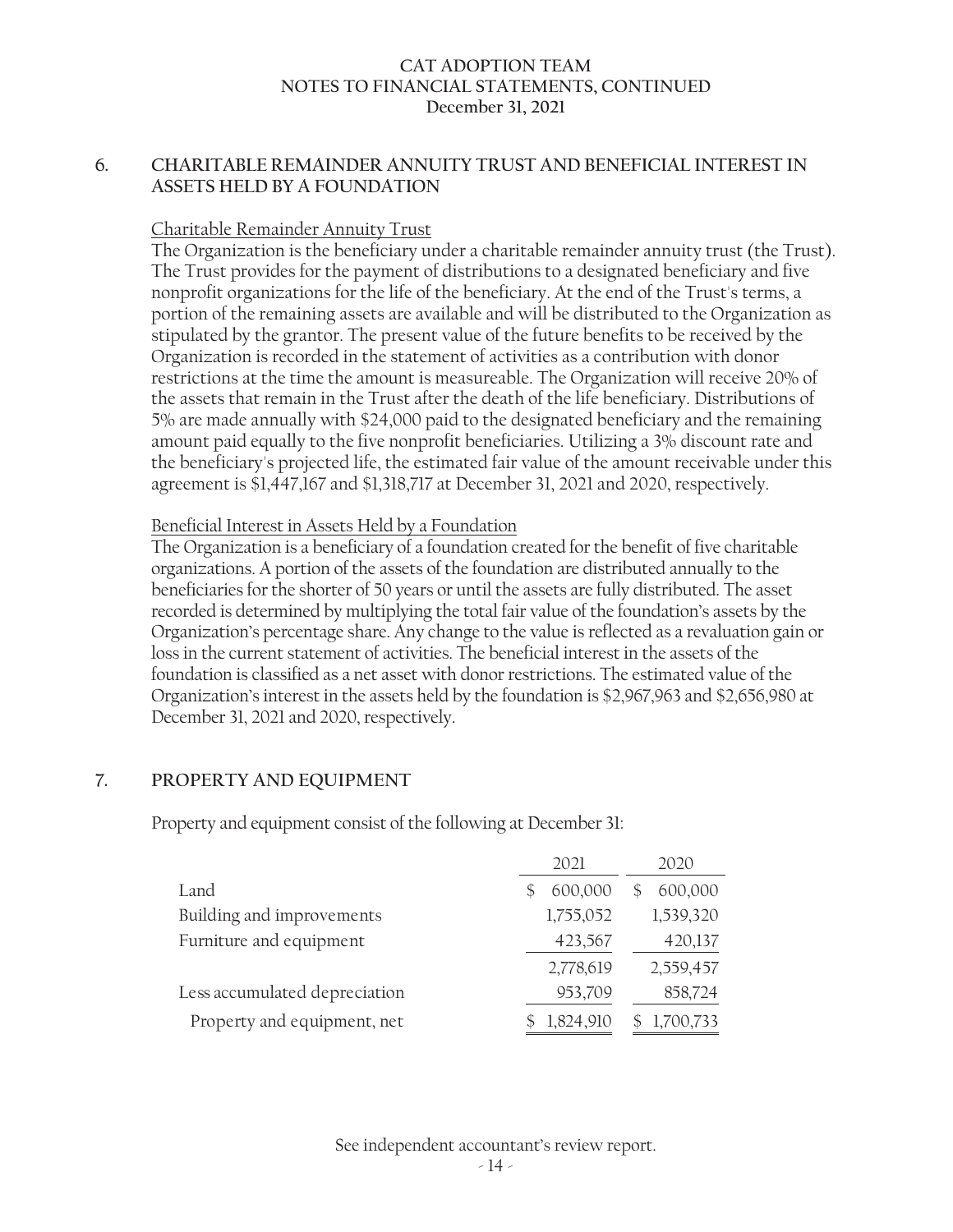#### **8. NOTE PAYABLE**

The note payable is due to Bank of the West, secured by real estate and accrues interest at 4.02% per annum. Interest and principal payments of \$4,484 are due monthly, with a maturity date of June 2031.

The balances are as follows at December 31:

|                    | 2021                  | 2020    |
|--------------------|-----------------------|---------|
| Current portion    | $$37,436$ $$35,963$   |         |
| Long-term portion  | 388,573               | 425,701 |
| Total note payable | $$426,009$ $$461,664$ |         |

Maturities of the note payable are as follows:

| Year ending December 31, 2022 | 37,436  |  |
|-------------------------------|---------|--|
| 2023                          | 38,969  |  |
| 2024                          | 40,565  |  |
| 2025                          | 42,226  |  |
| 2026                          | 43,955  |  |
| Thereafter                    | 222,858 |  |
|                               | 426,009 |  |

# **9. NET ASSETS WITH DONOR RESTRICTIONS**

Net assets with expiring donor restrictions are restricted for the following purposes at December 31:

|                                                    | 2021         | 2020         |
|----------------------------------------------------|--------------|--------------|
| Aleece Runge Fund for Senior Cats                  | 591,046<br>S | 621,307<br>S |
| Relocation program                                 | 28,400       | 48,950       |
| Adoption preparation                               | 25,000       | 21,429       |
| Food bank                                          | 835          | 835          |
| Fostering 4 Rock Stars training program            | 20,000       |              |
| Charitable remainder annuity trust                 | 1,447,167    | 1,318,717    |
| Beneficial interest in assets held by a foundation | 2,967,963    | 2,656,980    |
| Total net assets with expiring donor restrictions  | \$5,080,411  | \$4,668,218  |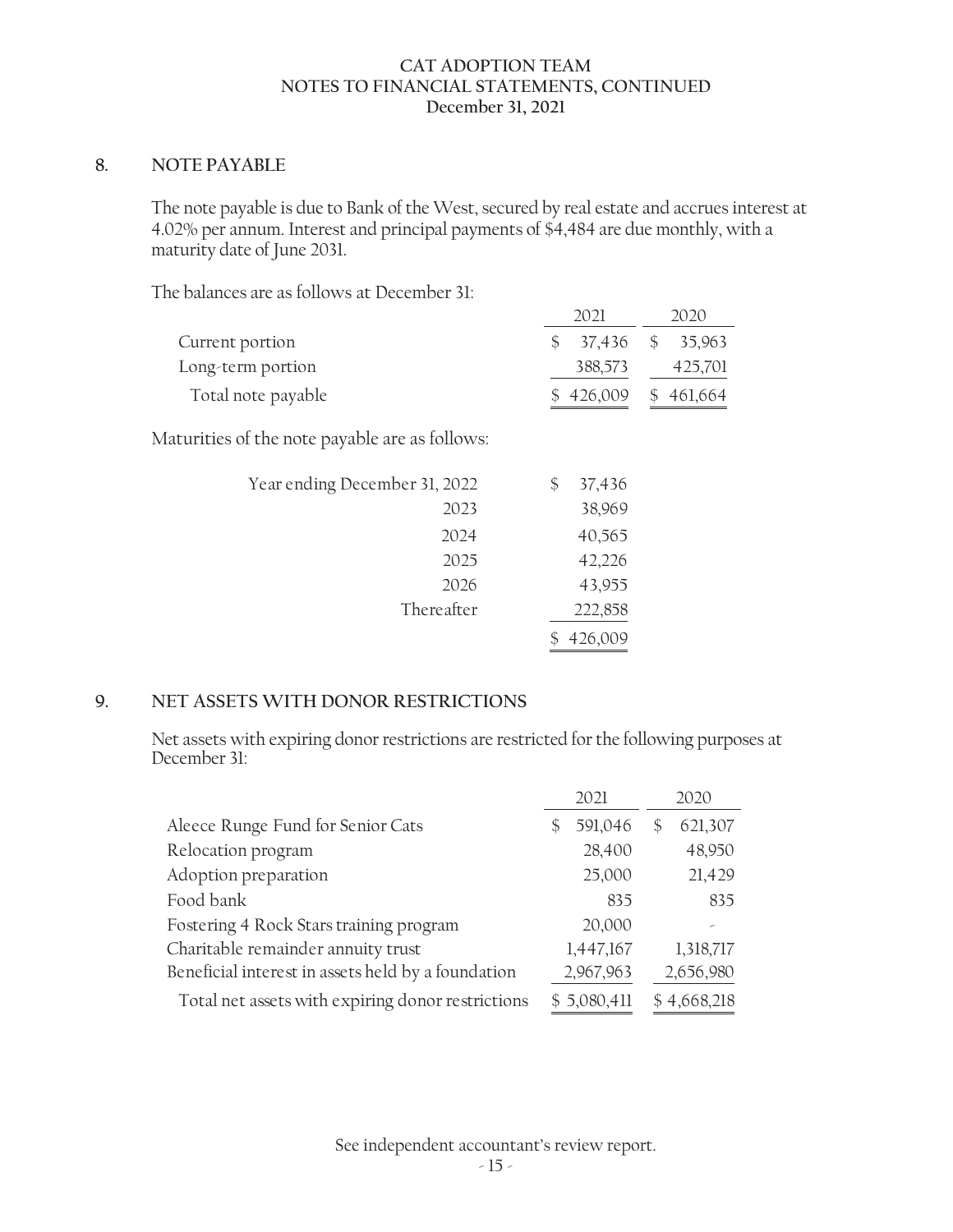# **10. REVENUE FROM CONTRACTS WITH CUSTOMERS**

For revenue from contracts with customers, the timing of revenue recognition, billings, and cash collections may result in billed accounts receivable and unbilled receivables (contract assets) and customer advances and deposits (contract liabilities) on the statement of financial position. There were no advances or deposits (contract liabilities) at either December 31, 2021 or 2020.

Revenue from customers is recognized as follows:

- Animal service revenue is recognized at the time services are performed.
- Retail and thrift store sales revenue is recognized at the point in time of the sale transaction.

| Revenue by type:              | 2021                  |  | 2020       |
|-------------------------------|-----------------------|--|------------|
| Milestone based:              |                       |  |            |
| Animal services               | $$541,545$ $$425,351$ |  |            |
| Retail and thrift store sales | 359,077               |  | 241,260    |
| Total contract revenue        | \$900,622             |  | \$ 666,611 |

The beginning and ending contract balances are as follows:

|                                      | December 31, |       |  |       |      |       |
|--------------------------------------|--------------|-------|--|-------|------|-------|
|                                      | 202          |       |  |       | 2019 |       |
| Contract assets:                     |              |       |  |       |      |       |
| Accounts receivable, animal services |              | 2.235 |  | 2.368 |      | 4.007 |

# **11. RETIREMENT PLAN**

All part-time and full-time CAT employees are eligible to participate in the Organization's 403(b) retirement plan upon completing their 90-day introductory period. CAT does not match funds deposited into 403(b) accounts and, therefore, no retirement contribution expense is recognized in the accompanying financial statements.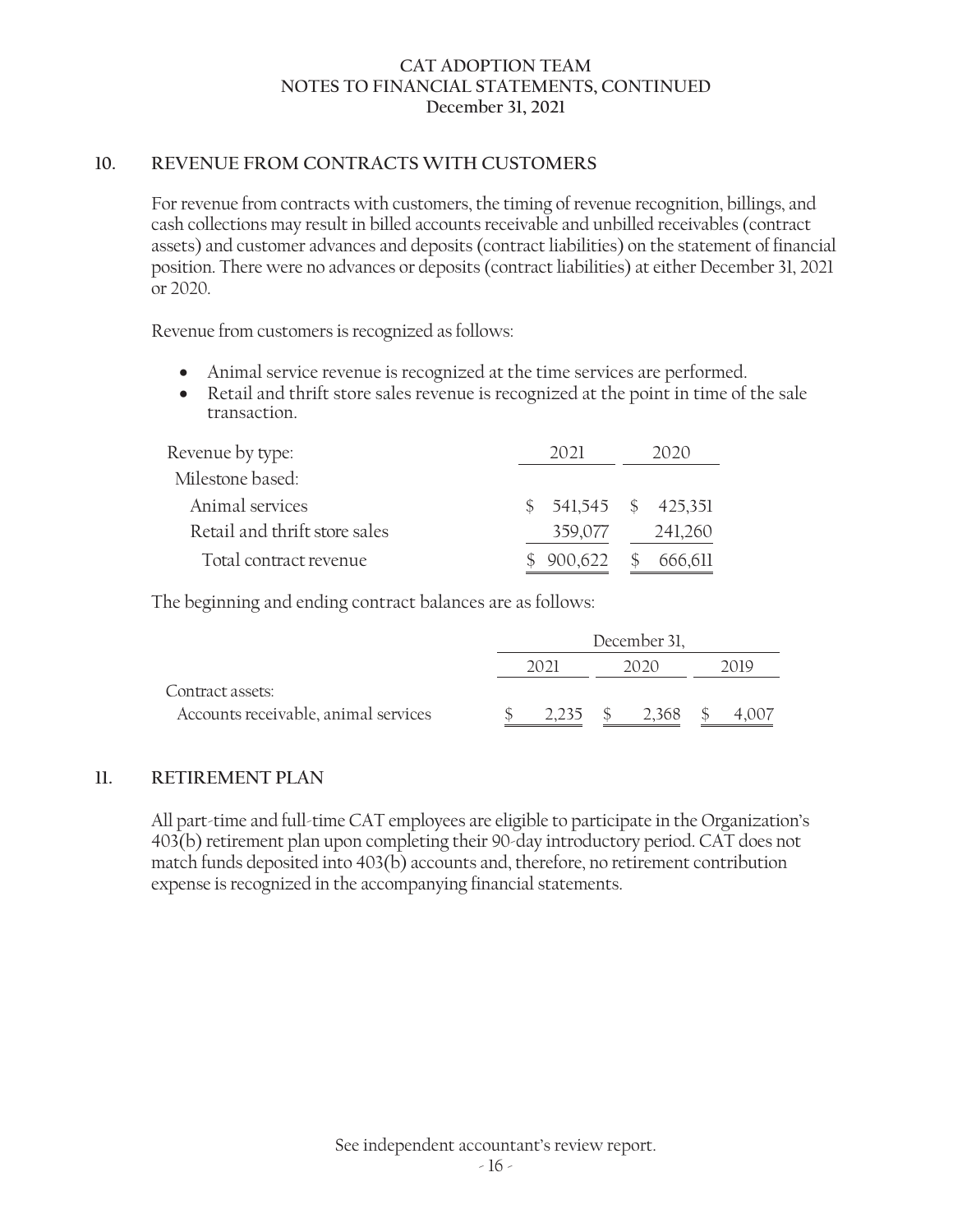# **12. OPERATING LEASE COMMITMENTS**

CAT leases retail space for its thrift store activities under a noncancelable operating lease through March 2022. Monthly rent under the lease is currently \$4,300. The total lease is expensed over the term of the lease on a straight-line basis, with deferred rent totaling \$1,942 and \$2,678 at December 31, 2021 and 2020, respectively. At the date of the report, management is in the process of negotiating and renewing the lease.

Lease expense of approximately \$43,600 was recognized for the years ended 2021 and 2020. Future minimum payments are \$12,900.

CAT leases its owned warehouse space to an unrelated party under a noncancelable operating lease with a five-year term through July 2026. The total lease is recognized over the term of the lease on a straight-line basis, with deferred rent income included in other assets totaling \$5,000 and \$6,146 at December 31, 2021 and 2020, respectively. Lease income totaled approximately \$95,500 and \$78,000 for 2021 and 2020, respectively. Future minimum rental income under the operating lease is as follows:

| Year ending December 31, 2022 | - \$ | 102,700 |
|-------------------------------|------|---------|
| 2023                          |      | 108,700 |
| 2024                          |      | 114,700 |
| 2025                          |      | 120,700 |
| 2026                          |      | 72,500  |
|                               |      | 519,300 |

# **13. CONCENTRATIONS OF CREDIT RISK**

CAT maintains its cash balances in one financial institution. Balances are insured by the Federal Deposit Insurance Corporation (FDIC) up to \$250,000. The balances, at times, may exceed the federally insured limit.

Investment securities are exposed to various risks such as interest rate, market, and credit risks. Due to the level of risk associated with certain investment securities, it is at least reasonably possible that changes in the values of investment securities will occur in the near term and that such changes could materially affect the amounts reported in the statement of financial position.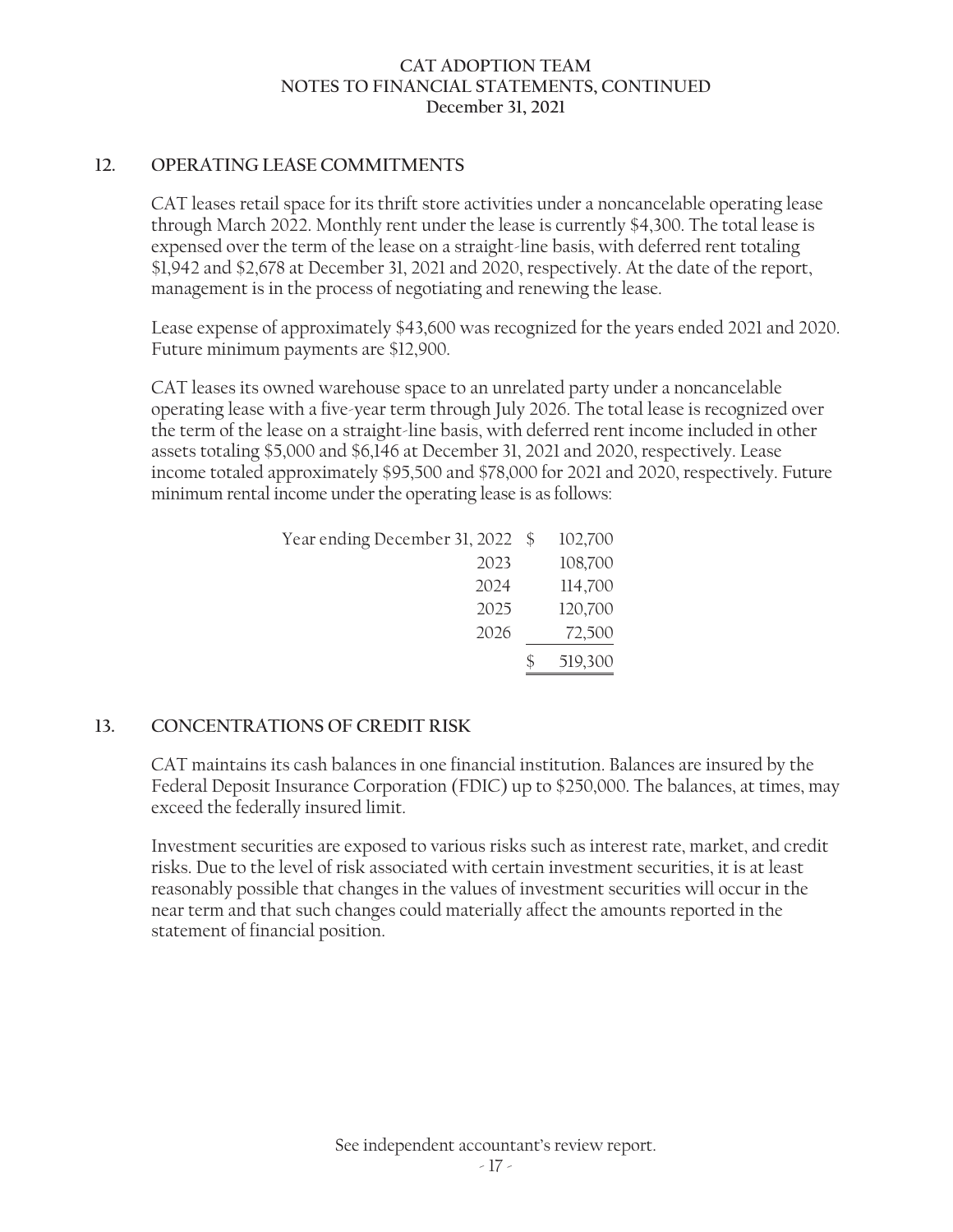# **14. FAIR VALUE MEASUREMENTS**

Assets and liabilities recorded at fair value in the statement of financial position are categorized based upon the level of judgment associated with the inputs used to measure their fair value. Level inputs are defined as follows:

Level 1: Unadjusted quoted prices in active markets for identical assets and liabilities.

Level 2: Observable inputs other than those included in Level 1, such as quoted market prices for similar assets or liabilities in active markets, or quoted market prices for identical assets or liabilities in inactive markets.

Level 3: Unobservable inputs reflecting management's own assumptions about the inputs used in pricing the asset or liability. Level 3 assets and liabilities include financial instruments whose value is determined using pricing models, discounted cash flow methodologies, or similar techniques, as well as instruments for which the determination of fair values requires significant management judgment or estimation.

Fair values of assets measured on a recurring basis at December 31, 2021 and 2020 are as follows:  $\overline{F}$ .

|                                    | Fair          |                                             |                                           |               |  |
|------------------------------------|---------------|---------------------------------------------|-------------------------------------------|---------------|--|
|                                    | Value         | Level 1                                     | Level 2                                   | Level 3       |  |
| December 31, 2021                  |               |                                             |                                           |               |  |
| Investments:                       |               |                                             |                                           |               |  |
| Equity securities                  | 150,080<br>\$ | 150,080<br>$\mathcal{S}$                    | $\mathcal{S}$<br>$\overline{\phantom{a}}$ | $\mathcal{S}$ |  |
| Corporate bonds                    | 868,006       | $\omega_{\rm{max}}$ and $\omega_{\rm{max}}$ | 868,006                                   |               |  |
| Mutual and exchange traded         |               |                                             |                                           |               |  |
| funds                              | 2,077,219     | 2,077,219                                   |                                           |               |  |
| Charitable remainder annuity trust | 1,447,167     |                                             |                                           | 1,447,167     |  |
| Beneficial interest in assets held |               |                                             |                                           |               |  |
| by a foundation                    | 2,967,963     |                                             |                                           | 2,967,963     |  |
| December 31, 2020                  |               |                                             |                                           |               |  |
| Investments:                       |               |                                             |                                           |               |  |
| Equity securities                  | \$<br>121,490 | $121,490$ \$<br>$\mathcal{S}$               |                                           | S             |  |
| Corporate bonds                    | 778,983       |                                             | 778,983                                   |               |  |
| Mutual and exchange traded         |               |                                             |                                           |               |  |
| funds                              | 1,785,909     | 1,785,909                                   |                                           |               |  |
| Charitable remainder annuity trust | 1,318,717     |                                             |                                           | 1,318,717     |  |
| Beneficial interest in assets held |               |                                             |                                           |               |  |
| by a foundation                    | 2,656,980     |                                             |                                           | 2,656,980     |  |